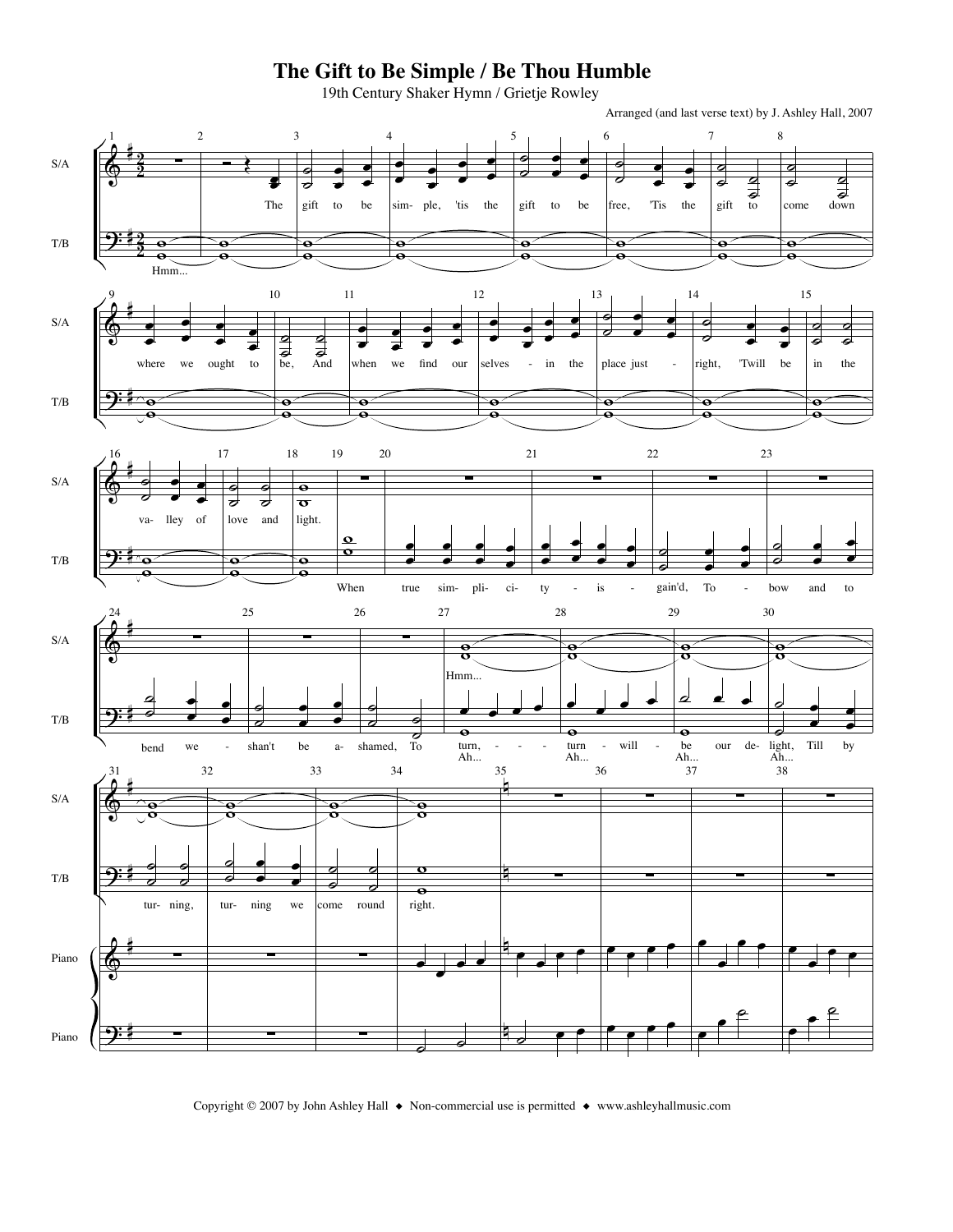

Copyright © 2007 by John Ashley Hall ◆ Non-commercial use is permitted ◆ www.ashleyhallmusic.com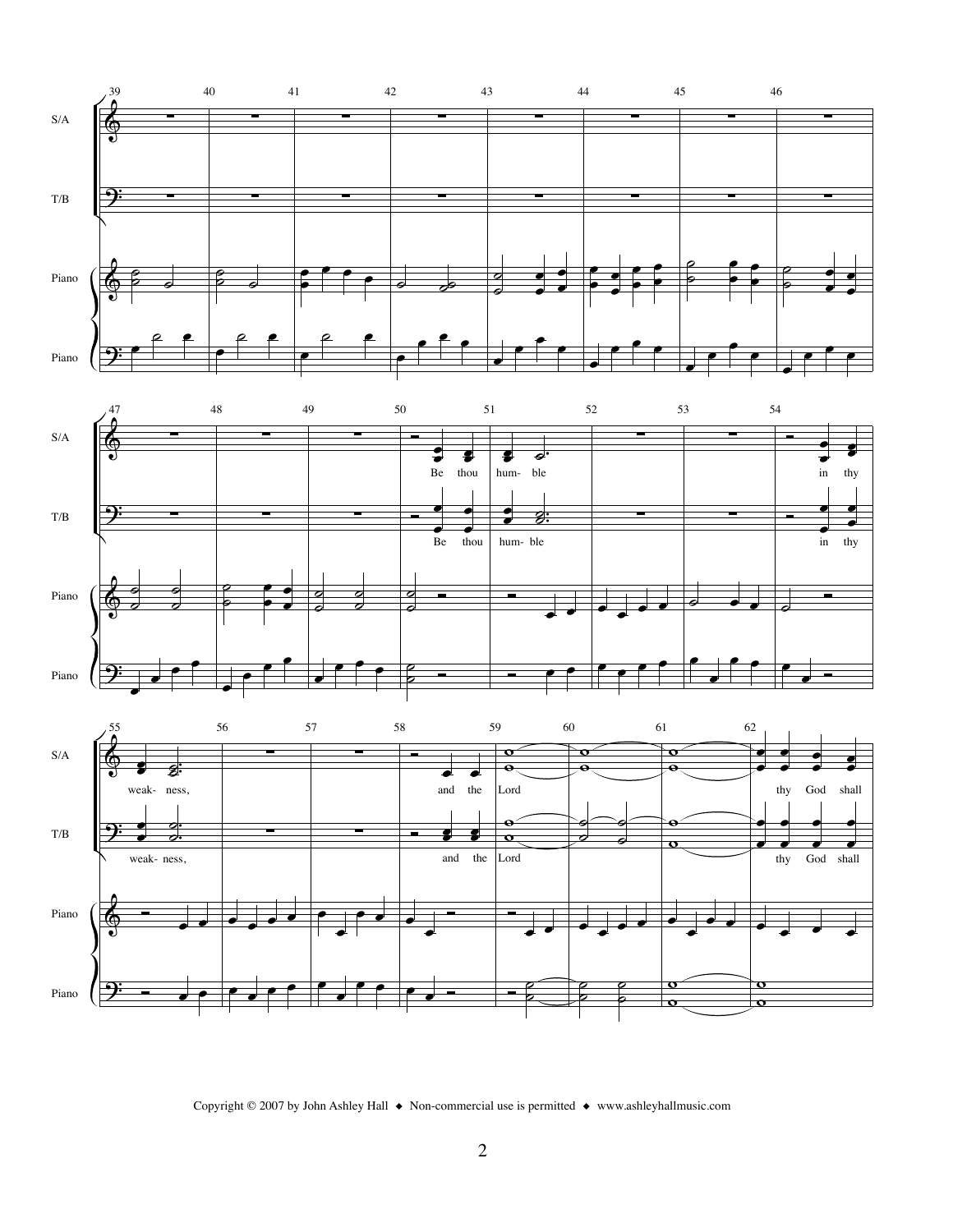

Copyright © 2007 by John Ashley Hall  $\bullet$  Non-commercial use is permitted  $\bullet$  www.ashleyhallmusic.com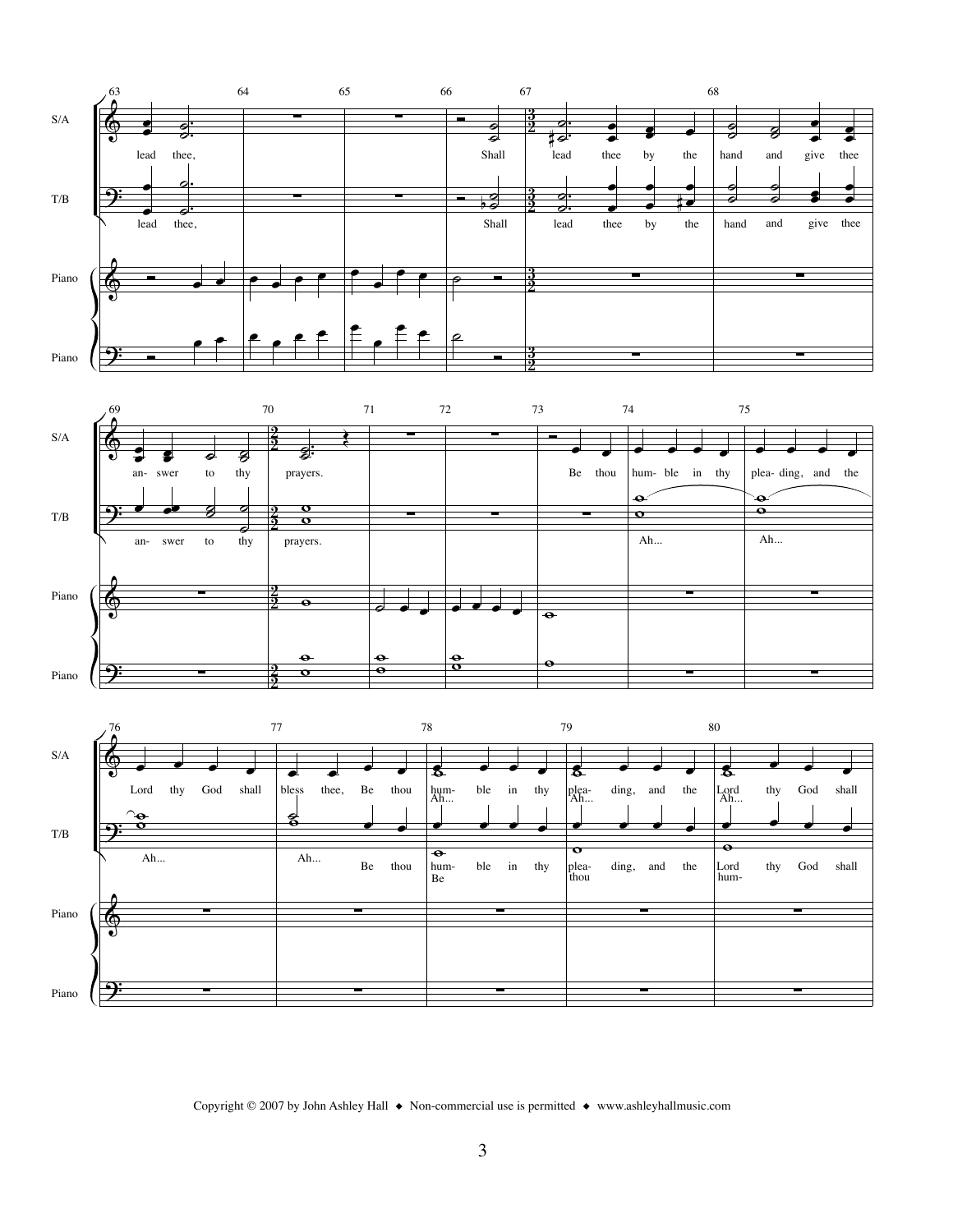

Copyright © 2007 by John Ashley Hall  $\bullet$  Non-commercial use is permitted  $\bullet$  www.ashleyhallmusic.com